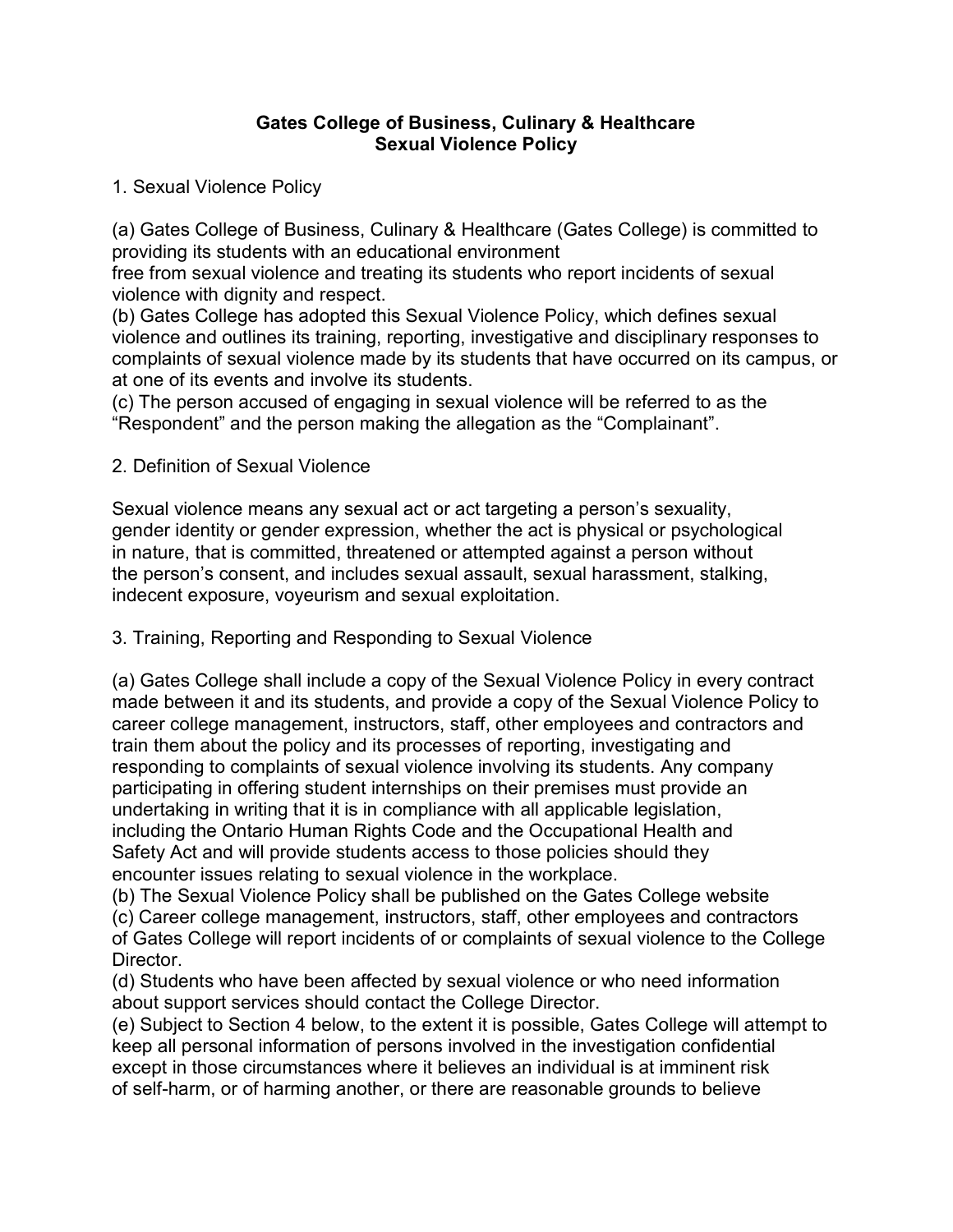that others on its campus or the broader community are at risk. This will be done by:

(i) ensuring that all complaints/reports and information gathered as a result of the complaint/reports will be only available to those who need to know for purposes of investigation, implementing safety measures and other circumstances that arise from any given case; and

(ii) ensuring that the documentation is kept in a separate file from that of the Complainant/student or the Respondent.

(f) Gates College recognizes the right of the Complainant not to report an incident of or make a complaint about sexual violence or not request an investigation and not to participate in any investigation that may occur.

(g) Notwithstanding (f), in certain circumstances, Gates College may be required by law or its internal policies to initiate an internal investigation and/or inform police without the complainant's consent if it believes the safety of members of its campus or the broader community is at risk.

(h) In all cases, including (f) above, Gates College will appropriately accommodate the needs of its students who are affected by sexual violence. Students seeking accommodation should contact the College Director.

In this regard, Gates College will assist students who have experienced sexual violence in obtaining counselling and medical care, and provide them with information about sexual violence supports and services available in the community as set out in Appendix 1 attached hereto. Students are not required to file a formal complaint in order to access supports and services.

4. Investigating Reports of Sexual Violence

(a) Under this Sexual Violence Policy, any student of Gates College may file a report of an incident or a complaint to the College Director in writing.

(b) Upon receipt of a report of an incident or a complaint of alleged sexual violence being made, the College Director will respond promptly and:

(i) determine whether an investigation should proceed and if the Complainant wishes to participate in an investigation;

(ii) determine who should conduct the investigation having regard to the seriousness of the allegation and the parties involved;

(iii) determine whether the incident should be referred immediately to the police;

In such cases or where civil proceedings are commenced in respect of allegations of sexual violence, Gates College may conduct its own independent investigation and make its own determination in accordance with its own policies and procedures; and

(iv) determine what interim measures ought to be put in place pending the investigation process such as removal of the Respondent or seeking alternate methods of providing necessary course studies.

(c) Once an investigation is initiated, the following will occur:

(i) the Complainant and the Respondent will be advised that they may ask another person to be present throughout the investigation;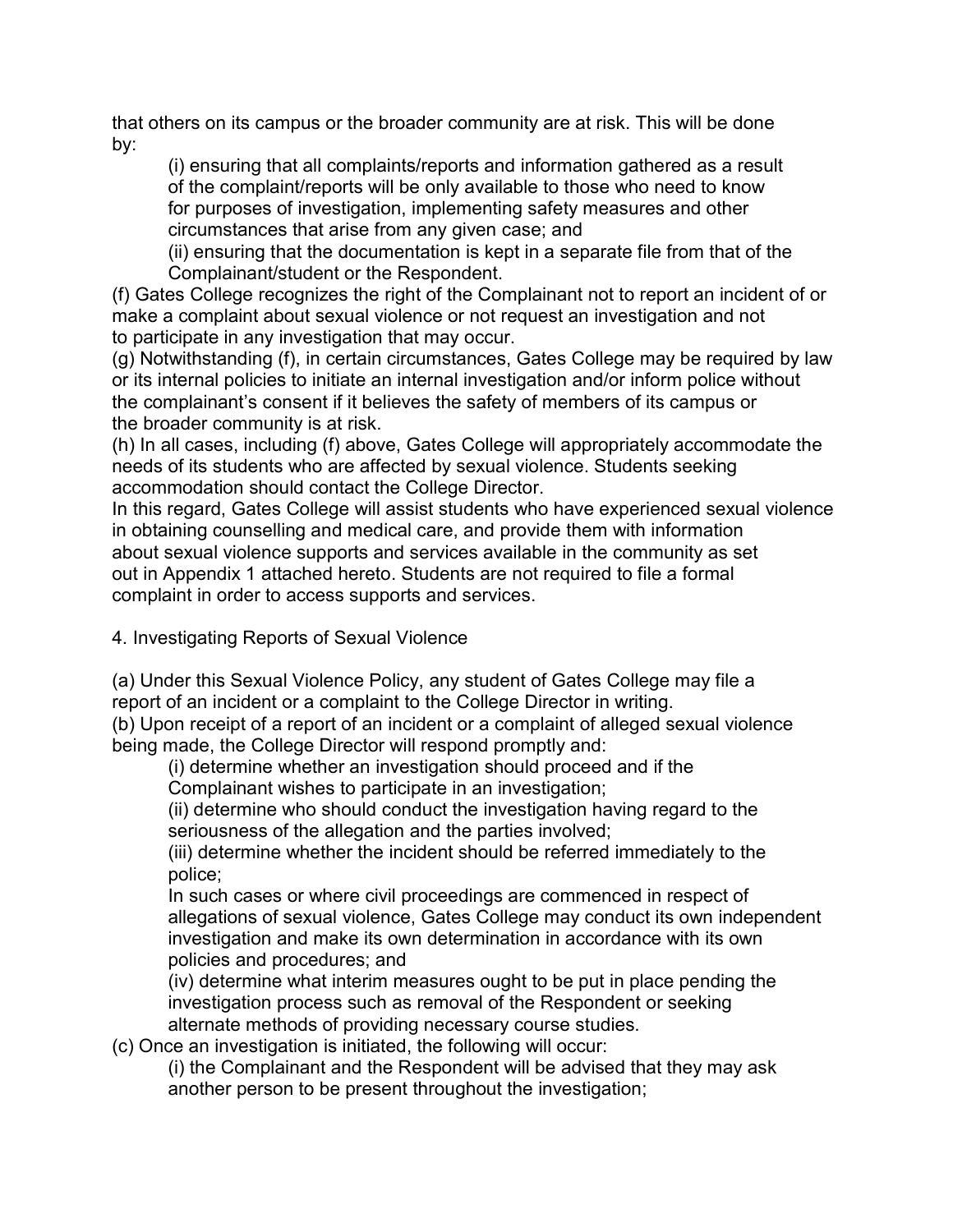(ii) interviewing the Complainant to ensure a complete understanding of the allegation and gathering additional information that may not have been included in the written complaint such as the date and time of the incident, the persons involved, the names of any person who witnessed the incident and a complete description of what occurred;

(iii) informing and interviewing the Respondent of the complaint, providing details of the allegations and giving the Respondent an opportunity to respond to those allegations and to provide any witnesses the Respondent feels are essential to the investigation;

(iv) interviewing any person involved or who has, or may have, knowledge of the incident and any identified witnesses;

(v) providing reasonable updates to the Complainant and the Respondent about the status of the investigation; and

(vi) following the investigation, the College Director will:

(A) review all of the evidence collected during the investigation;

(B) determine whether sexual violence occurred; and if so

(C) determine what disciplinary action, if any, should be taken as set out in Section 5 below.

## 5. Disciplinary Measures

(a) If it is determined by Gates College that the Respondent did engage in sexual violence, immediate disciplinary or corrective action will be taken. This may include:

(i) disciplinary action up to and including termination of employment of instructors or staff; or

(ii) expulsion of a student; and /or

(iii) the placement of certain restrictions on the Respondent's ability to access certain premises or facilities; and/or

(iv) any other actions that may be appropriate in the circumstances.

# 6. Appeal

(a) Should the Complainant or the Respondent not agree with the decision resulting from the investigation, he or she may appeal the decision to the College Director within 5 business days by submitting a letter addressed to the College Director advising of the person's intent to appeal the decision.

7. Making False Statements

(a) It is a violation of this Sexual Violence Policy for anyone to knowingly make a false complaint of sexual violence or to provide false information about a complaint.

(b) Individuals who violate this Sexual Violence Policy are subject to disciplinary and / or corrective action up to and including termination of employment of instructors or staff or expulsion of a student.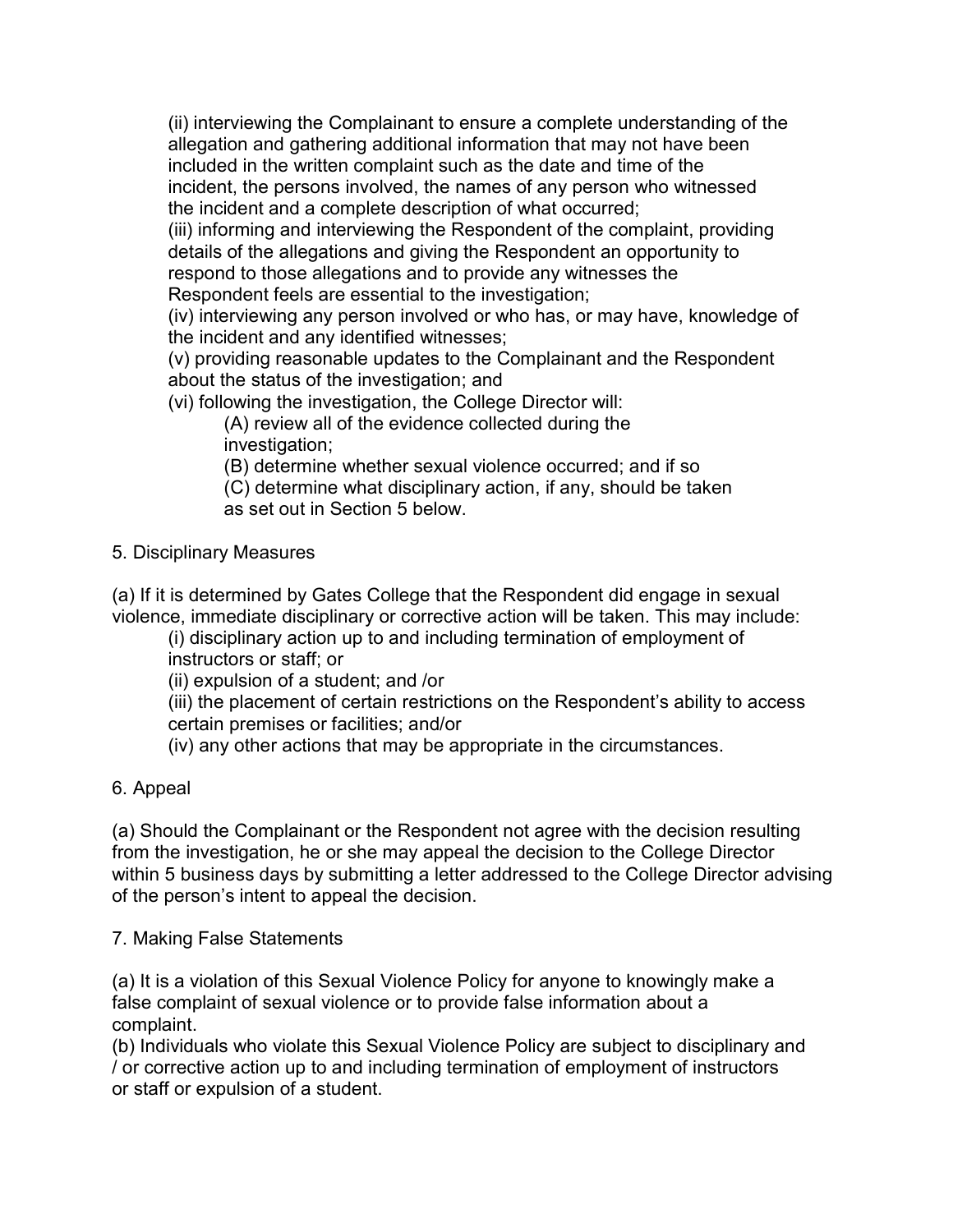## 8. Reprisal

(a) It is a violation of this Sexual Violence Policy to retaliate or threaten to retaliate against a complainant who has brought forward a complaint of sexual violence, provided information related to a complaint, or otherwise been involved in the complaint investigation process.

(b) Individuals who violate the Sexual Violence Policy are subject to disciplinary and /or corrective action, up to and including termination of employment of instructors or staff or expulsion of a student.

### 9. Review

(a) Gates College shall ensure that student input is considered in the development of its Sexual Violence Policy and every time it is reviewed or amended.

(b) Gates College shall review its Sexual Violence Policy 3 years after it is first implemented and amend it where appropriate. This date is September 2017.

### 10. Collection of Student Data

(a) Gates College shall collect and be prepared to provide upon request by the Superintendent of Private Career Colleges such data and information as required according to Subsections 32.1 (8), (9), (10) and (11) of Schedule 5 of the Private Career Colleges Act, 2005 as amended.

 $\mathcal{L}_\text{max}$  , and the contribution of the contribution of the contribution of the contribution of the contribution of the contribution of the contribution of the contribution of the contribution of the contribution of t

I have read and understand the above policy.

 $\mathcal{L}_\text{max}$  , where  $\mathcal{L}_\text{max}$  , we are the set of the set of the set of the set of the set of the set of the set of the set of the set of the set of the set of the set of the set of the set of the set of the set of

Student Name Student Signature

**Date**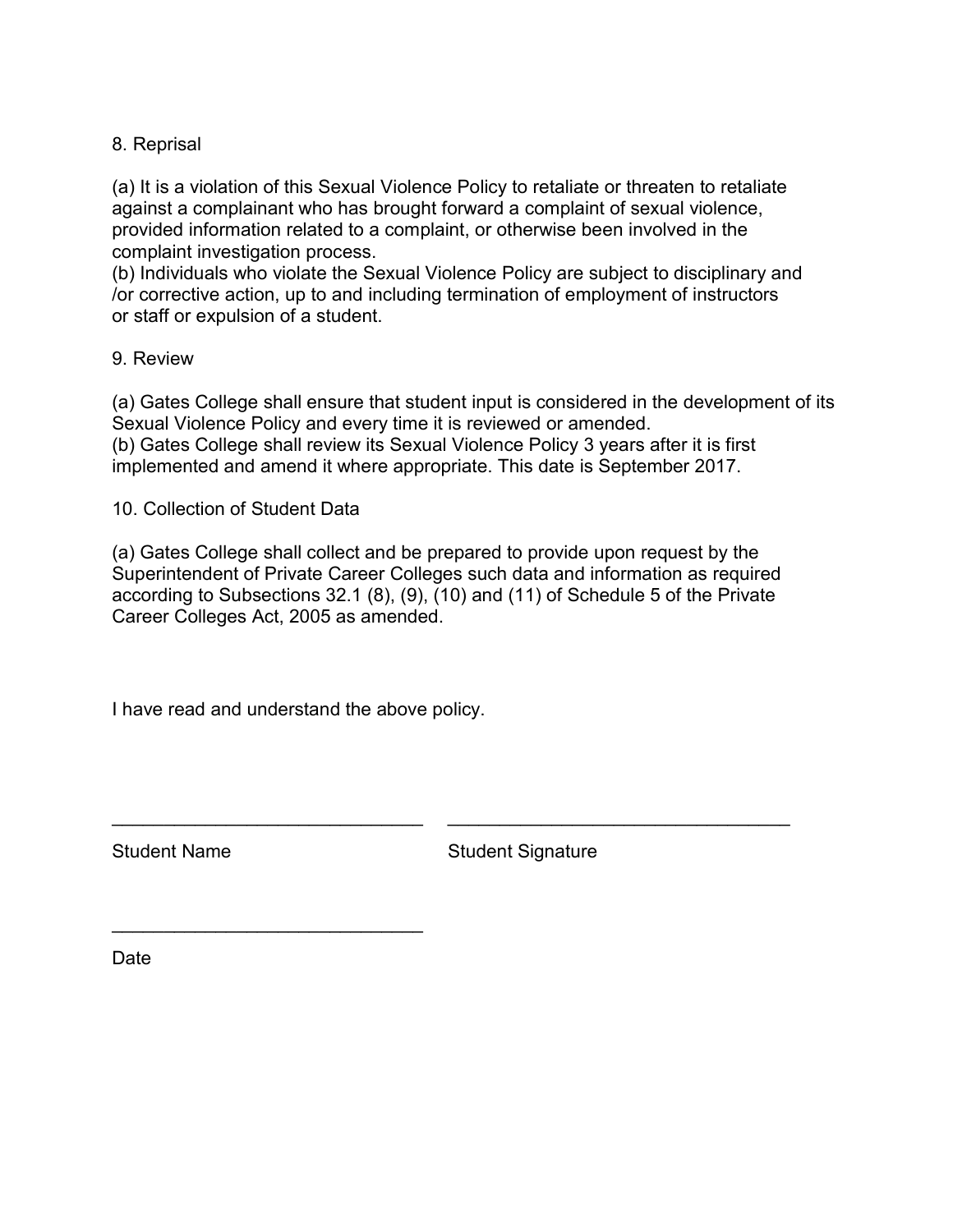#### Appendix 1: Resources available

The following list of Provincial Rape Crisis Centres are available as potential resources:

Assaulted Women's Helpline Toll Free: 1-866-863-0511 #SAFE (#7233) on Bell, Rogers, Fido or Telus mobile TTY: 416-364-8762 www.awhl.org

Français Fem'aide Telephone Toll-Free: 1-877-336-2433 ATS: 1 866 860-7082 www.femaide.ca

Sexual Assault/Domestic Violence Treatment Centres 35 hospital-based centres that provide 24/7 emergency care to women. To locate the Sexual Assault/Domestic Violence Treatment Centre nearest you, follow this link. www.satcontario.com/en/locate\_centre.php

Alliston, Barrie, Collingwood, Midland and Orillia Huronia Transition Homes operates La Maison Rosewood Shelter (Midland) & Athena's Sexual Assault Counselling and Advocacy Centre 24-Hour Crisis Line: Barrie: 705-737-2008 or 1-800-987-0799 Midland: 705-526-4211 or 1-800-461-175 Office: 705-526-3221 www.huroniatransitionhomes.ca

**Belleville** Sexual Assault Centre for Quinte and District Toll-Free: 1-877-544-6424 Office: 613-967-6300 www.sacqd.com

Bracebridge Muskoka/Parry Sound Sexual Assault Services Parry Sound District Office Office: (705) 774-9083 or 1-877-851-6662 www.daphnewymn.com Muskoka District Office Office: (705) 646-2122 or 1-877-406-1268 www.daphnewymn.com **Brantford** Sexual Assault Centre of Brantford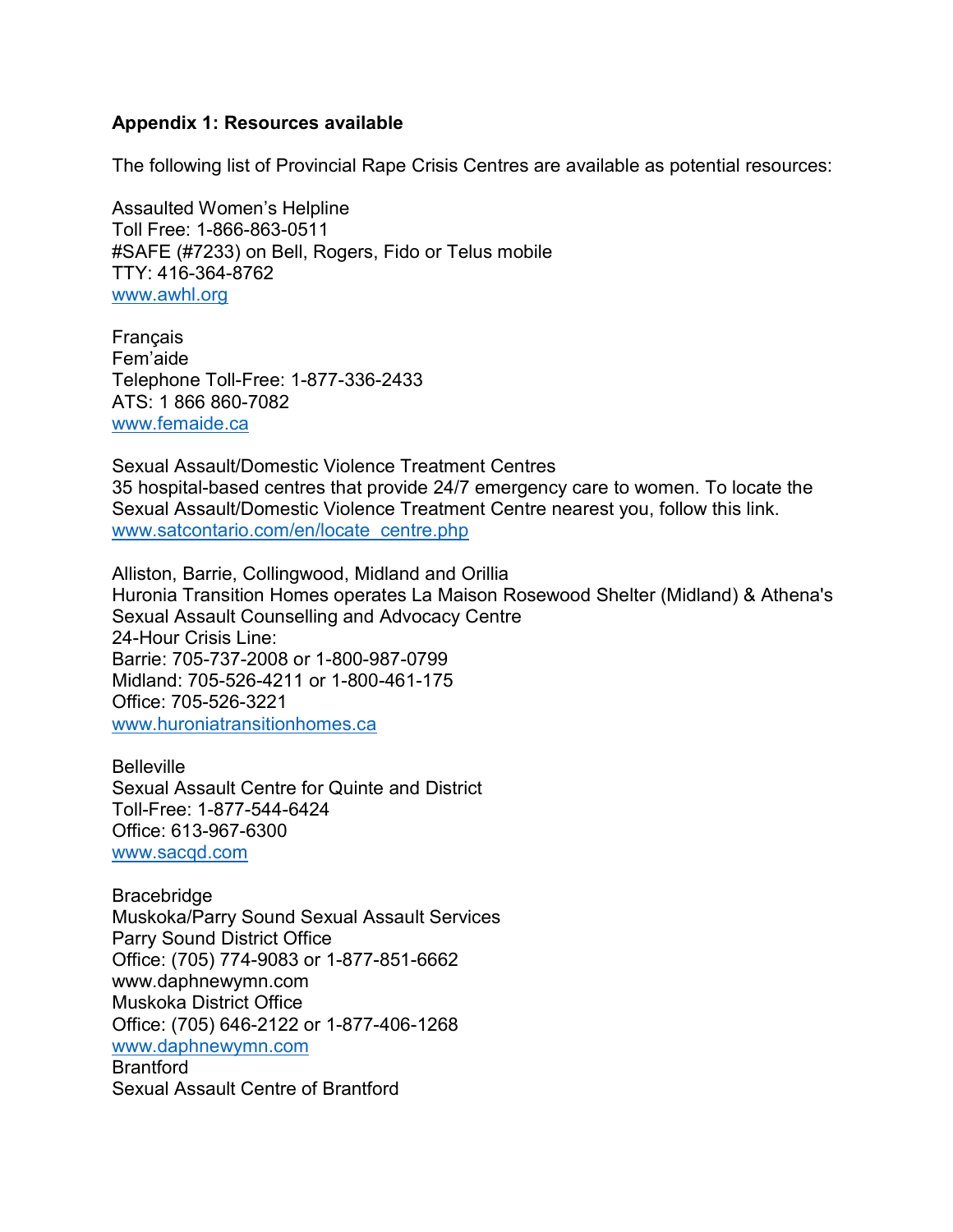Crisis: 519-751-3471 Office: 519-751-1164 sexualassaultcentre@sacbrant.ca http://sacbrant.ca/

**Brockville** Assault Response & Care Centre Office: (613) 345-3881 or 1-800-567-7415 arcc@bgh-on.ca www.arc-c.ca

Chatham Chatham-Kent Sexual Assault Crisis Centre 24-Hour Crisis Line: 519-354-8688 Office/TTY: 519-354-8908 http://cksacc.org/

**Cornwall** Sexual Assault Support Services for Women Office:613-932-1755 http://sassforwomen.ca/

Iethinisten:ha Women's Shelter Akwasasne Family Violence Program 24-Hour Crisis: 1-800-480-4208 Phone: 613-937-4322 www.akwesasne.ca/iethinistenha-women's-shelter

Durham Region Durham Rape Crisis Centre Crisis: 905-668-9200 Office: 905-444.9672 info@drcc.ca www.drcc.ca

**Eganville** Women's Sexual Assault Centre of Renfrew County 24-Hour Crisis: 1-800-663-3060 Office: 613-735-5551 www.wsac.ca

Guelph Guelph-Wellington Women in Crisis Crisis: 519-836-5710 1-800-265-7233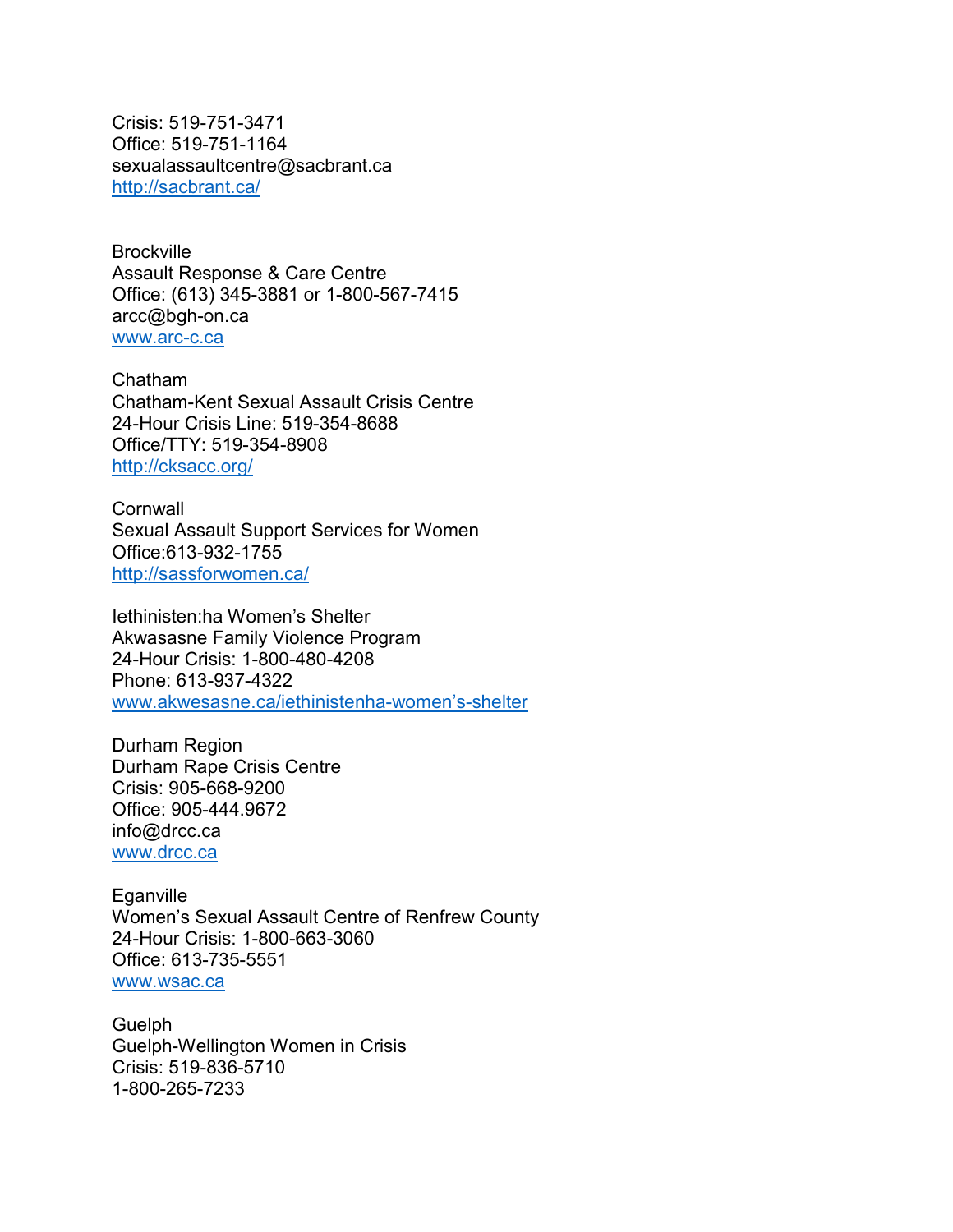Office: 519-823-5806 www.gwwomenincrisis.org

**Hamilton** Sexual Assault Centre (Hamilton and Area) Crisis: (905) 525-4162 Office (905) 525-4573 TTY: 905-525-4592 www.sacha.ca

Kenora Kenora Sexual Assault Centre Crisis: (807) 468-7233 or 1-800-565-6161 Office: (807) 468-7958 www.kenorasexualassaultcentre.com

Kingston Sexual Assault Centre Kingston Crisis: 613-544-6424 or 1-877-544-6424 Office: 613-545-0762 sack@sackingston.com www.sackingston.com

Kitchener-Waterloo Sexual Assault Support Centre of Waterloo Region Crisis: 519.741.8633 Office: 519.571.0121 info@sascwr.org www.kwsasc.org

London Sexual Assault Centre London Crisis: 519-438-2272 Office 519-439-0844 TTY: 519-439-0690 sacl@sacl.ca www.sacl.ca

London Abused Women's Centre Office: 519-432-2204 E-Mail: info@lawc.on.ca http://lawc.on.ca/

Peel Region Hope 24/7 (formerly the Sexual Assault/Rape Crisis Centre of Peel) Crisis:1-800-810-0180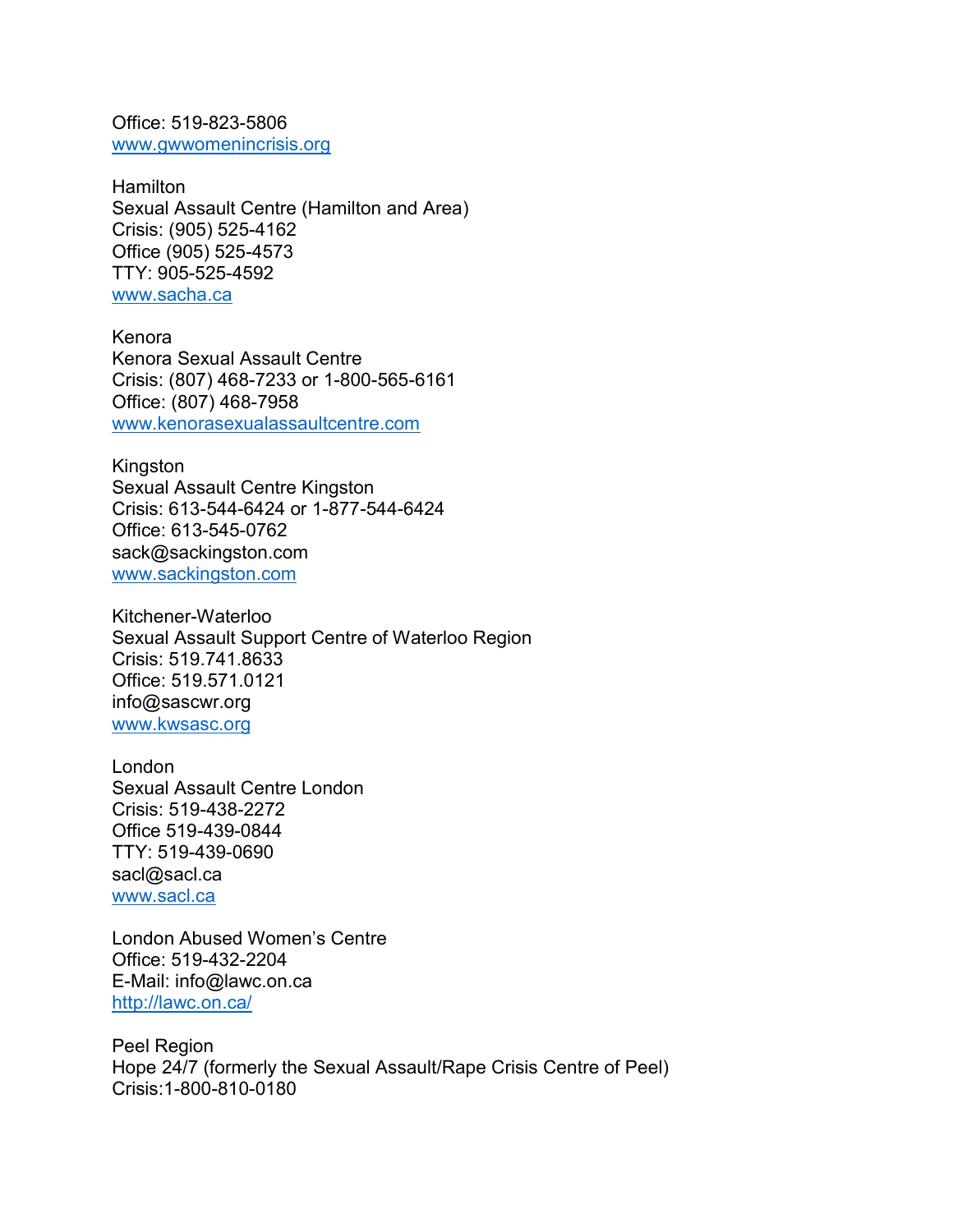Office: (905) 792-0821 http://hope247.ca/

Newmarket Women's Support Network of York Region Crisis: 1-800-263-6734 or 905-895-6734 Office: (905) 895-3646 www.womenssupportnetwork.ca

North Bay Amelia Rising Women's Sexual Assault Centre of Nipissing/centre d'aggressions sexuelles de Nipissing Crisis: 705-476-3355 Office: 705-840-2403 TTY: (705) 840-5877 info@ameliarising.ca www.ameliarising.ca

**Oakville** Sexual Assault & Violence Intervention Services of Halton Crisis: 905-875-1555 or 1-877-268-8416 Office: 905-825-3622 www.savisofhalton.org

**Orangeville** Family Transition Place Crisis: 1-800-265-9178 Office: 519-942-4122 www.familytransitionplace.ca

**Ottawa** Sexual Assault Support Centre Crisis: 613-234-2266 Phone: 613-725-2160 TTY: 613-725-1657 info@sascottawa.com http://sascottawa.com

Ottawa Rape Crisis Centre Crisis: 613-562-2333 Office: 613-562-2334 http://orcc.net/

Peterborough & Kawarthas Kawartha Sexual Assault Centre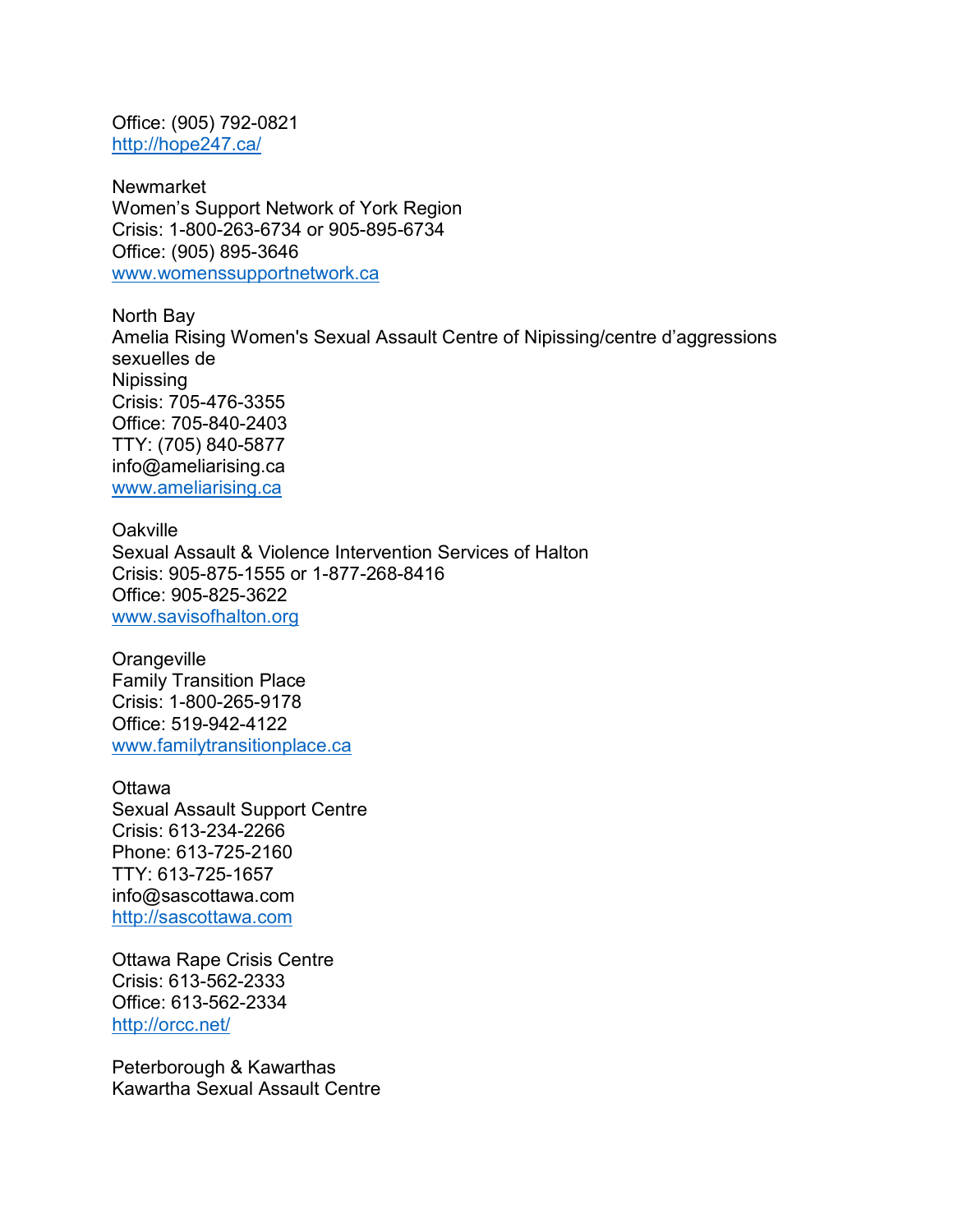Crisis: (705) 741- 0260 or 1-866-298-7778 Office/TTY: (705) 741-0260 www.kawarthasexualassaultcentre.com

YWCA Peterborough Haliburton Crisis: 1-800-461-7656 Office: 705.743.3526 x 130 www.ywcapeterborough.org

Sault Ste Marie Women in Crisis (Algoma) Inc. Crisis: 705-759-1230 or 1-877-759-1230 www.womenincrisis.ca

Sarnia-Lambton Sexual Assault Survivors Centre Sarnia-Lambton Crisis: 519 337-3320 or 1-888-231-0536 Office: (519) 337-3154 www.sexualassaultsarnia.on.ca

Simcoe Haldimand & Norfolk Women's Service Crisis: 1-800-265-8076 TTY: 1-800-815-6419 Office: 519-426-8048 hnws@hnws.on.ca www.hnws.on.ca

St. Catherines Niagara Region Sexual Assault Centre Crisis: (905) 682-4584 Office: (905) 682-7258 carsa@sexualassaultniagara.org http://sexualassaultniagara.org/

Thunder Bay Thunder Bay Sexual Assault and Sexual Abuse Crisis and Counselling Centre Office: (807) 345-0894 or 1-866-311-5927 tbcounselling@tbsasa.org www.tbsasa.org

**Timmins** Timmins and Area Women in Crisis Crisis: 1-877-268-8380 (sexual assault) Crisis: 1-855-827-7233 (shelter) Office: (705) 268-8381